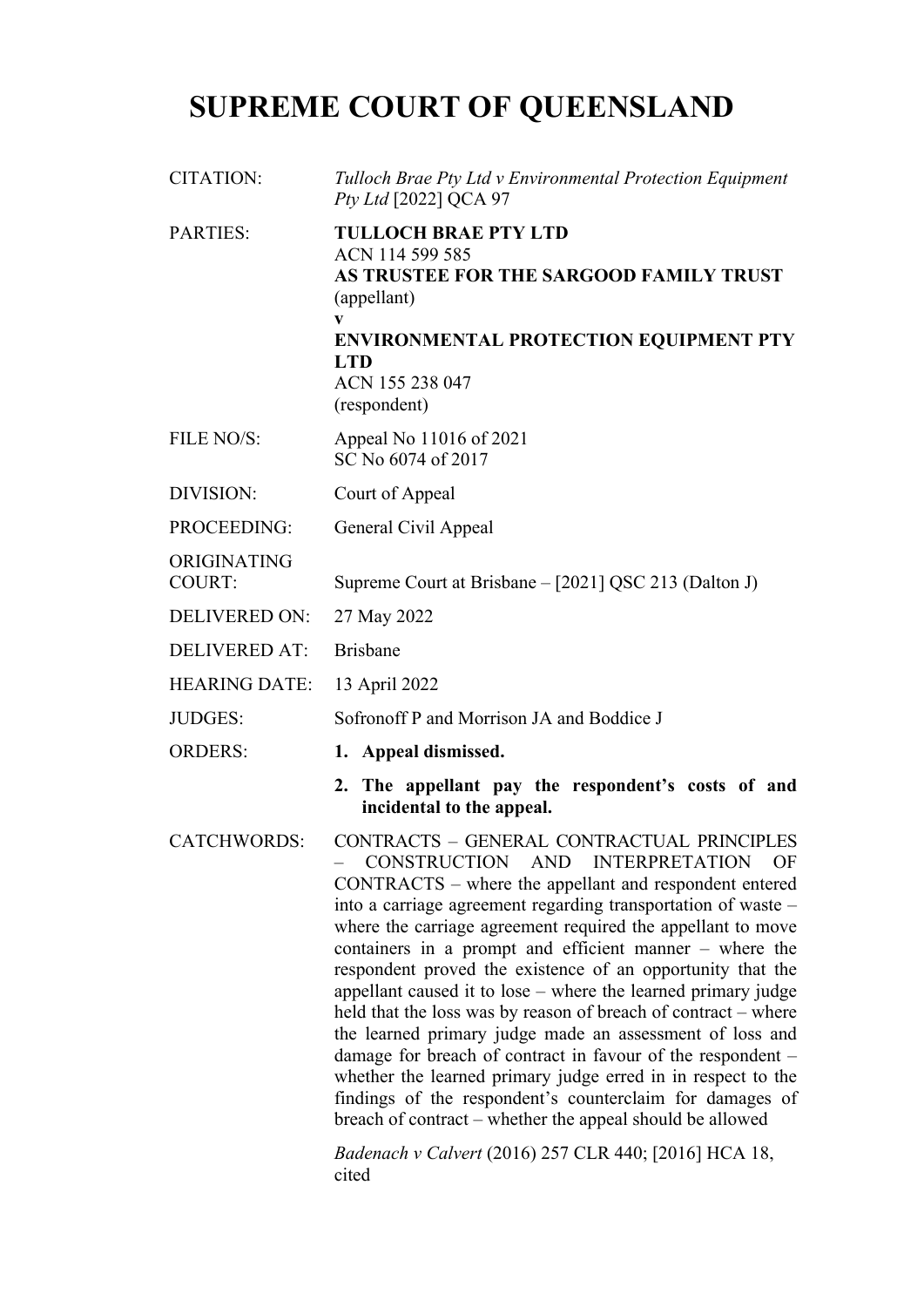*Commonwealth v Amann Aviation Pty Ltd* (1991) 174 CLR 64, [1991] HCA 54, cited *Robinson v Harman* (1848) 1 Exch 850; [1848] EngR 135, cited *Sellars v Adelaide Petroleum NL* (1994) 179 CLR 332; [1994] HCA 4, cited *Winky Pop Pty Ltd v Mobile Refining Australia Pty Ltd* [2016] VSCA 187, cited COUNSEL: G Coveny and S Philippou for the appellant A F Fernon SC for the respondent

2

SOLICITORS: ENSO Legal for the appellant Yates Beaggi Lawyers for the respondent

- [1] **SOFRONOFF P:** I agree with the reasons of Morrison JA and with the orders proposed by his Honour.
- [2] **MORRISON JA:** In 2015 the respondent (**EPE**) was in the business of transporting waste from Sydney to Brisbane by rail. EPE was controlled by Mr Grundy.
- [3] Mr Grundy decided he needed a reliable carrier to take the waste by truck from the railway station in Brisbane to the Swanbank Dump.
- [4] At the same time the appellant (**Tulloch Brae**) was a company controlled by Mr Sargood. Its business was raising beef cattle. Mr Sargood had some trucks which he used to transport cattle and grain.
- [5] In 2015 Mr Grundy and Mr Sargood negotiated a contract under which Tulloch Brae was to provide EPE with the trucking services necessary to collect waste at the Acacia Ridge railway station and take it to the Swanbank Dump. And, once emptied the containers were to be returned to the railway station for transport back to Sydney.
- [6] Within a year the contract had been terminated because Tulloch Brae was not performing its contractual obligation to remove containers from the railway station within the time limited by the contract, that is to say, the day after their arrival.
- [7] Further, Tulloch Brae was not performing the contract by promptly and efficiently returning containers to the railway station so they could be transported once again to Sydney, and thus recycled.
- [8] On this appeal the learned primary judge's finding of breach of the contract was not in issue. Her Honour described it:<sup>1</sup>

"Having regard to the evidence at [27]-[43] above, I find that the plaintiff was in breach of the carriage agreement. The plaintiff did not remove containers from the railway site within the time required by the contract, and did not provide sufficient trucks and trailers to remove the defendant's containers from the railway site within the time required by the contract. It did not return containers to the

<sup>1</sup> Reasons below at [55].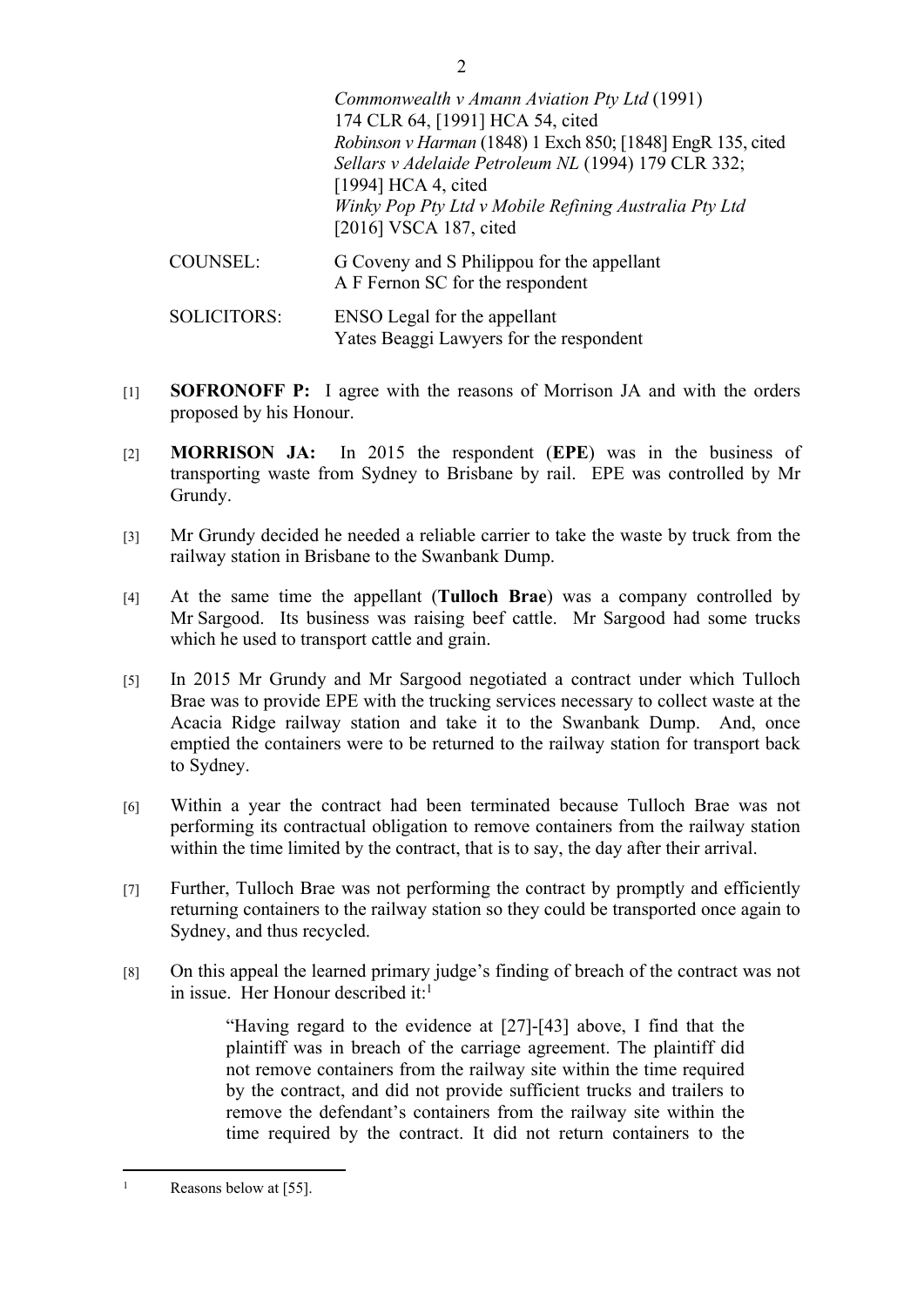railway station for transit to Sydney promptly and efficiently; it did not provide sufficient trucks and trailers to promptly and efficiently return the defendant's containers to the railway station. In my view, these breaches involved such a number of containers and were so frequent and so persistent over the time the plaintiff performed the carriage agreement that they entitled the defendant to terminate the contract when it did."

[9] The current appeal concerns only the learned primary judge's findings in respect of EPE's counterclaim for damages for breach of contract.

#### **Unchallenged findings of fact**

- [10] Prior to the contract being signed, Mr Sargood and Mr Grundy agreed that EPE could send 50 containers a day, starting from a time four to six weeks into the performance of the contract.<sup>2</sup> Tulloch Brae's defence of the counterclaim was not based on the factual assertion that EPE sent an unreasonable number of containers per day to Brisbane.
- [11] Both Mr Grundy and Mr Sargood understood that the commercial aim was to make money because of the difference between the high disposal fee which EPE could charge in Sydney, and the relevantly low disposal fee which it would have to pay in Brisbane. They each knew that the more containers that EPE transported to Brisbane, and the more quickly containers were returned to Sydney, the more money EPE would make.<sup>3</sup> The contract called for promptitude and efficiency from the beginning.<sup>4</sup> The obligations were to remove containers within what was called the required or specified time, and to pay any storage fee charged as a result of breach of that obligation.<sup>5</sup> The commercial basis of the bargain was that EPE would be put in possession of its containers promptly so that it could fill them again.
- [12] The contract provided that the agreement would continue for 12 months, subject to the carrier (Tulloch Brae) performing its obligations promptly and efficiently. If Tulloch Brae did not perform promptly and efficiently, EPE could terminate the agreement before the expiry of the fixed term.<sup>6</sup>
- [13] The written contract was signed at the end of July 2015. For a period of about one month EPE was satisfied with Tulloch Brae's performance. After 22 August 2015 problems were experienced in having containers returned to Sydney in a timely way.<sup>7</sup>
- [14] When Mr Grundy complained to Tulloch Brae's operation manager, Mr Jeffreys, Mr Jeffreys blamed Mr Sargood's failure to provide trucks and other necessary equipment, and his failure to engage subcontract truck drivers when Tulloch Brae did not have enough trucks to handle the work itself.<sup>8</sup>

 $\overline{2}$ Reasons below at [9].

<sup>3</sup> Reasons below at [18].

<sup>4</sup> Reasons below at [22].

<sup>5</sup> Reasons below at [21].

<sup>6</sup> Reasons below at [23].

<sup>7</sup> Reasons below at [25].

<sup>8</sup> Reasons below at [25].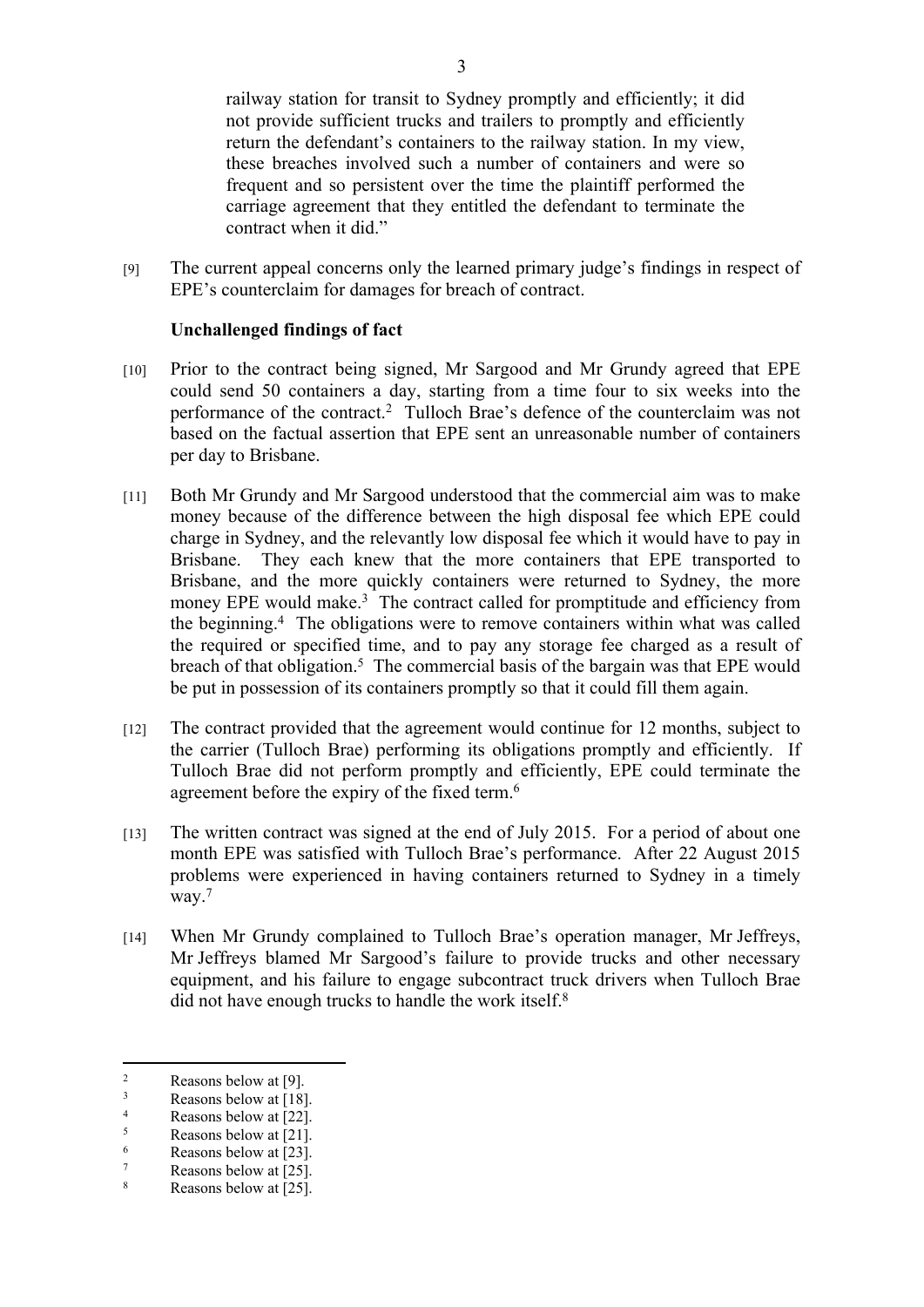- [15] Between December 2015 and mid-March 2016, the New South Wales Environmental Protection Agency (**EPA**) temporarily shut down EPE's waste transport scheme.<sup>9</sup>
- [16] Tulloch Brae was in breach of its contractual obligation to remove containers from the railway station within the time limited by the contract (the day after their arrival).<sup>10</sup> By the time the contract was terminated in May 2016 over \$71,000 had been charged in storage fees, representing 710 "container-days" delay in moving containers from the Railway station in about eight months of operation.<sup>11</sup>
- [17] Mr Jeffreys' evidence was that even when Tulloch Brae had five employed truck drivers performing the work, Tulloch Brae could not cart all containers that arrived from Sydney and return an equivalent number on any given day.<sup>12</sup>
- [18] Mr Jeffreys attempted to have Mr Sargood employ more subcontractors, but Mr Sargood refused, or at least only employed a limited number of subcontractors.<sup>13</sup>
- [19] Tulloch Brae was not returning containers to Sydney promptly and efficiently throughout the course of the carriage agreement. That lack of efficiency caused more than 100 containers to be located in Queensland every day from about the beginning of April 2016 onward, until the agreement was terminated.<sup>14</sup>
- [20] At one point, according to Mr Jeffreys, Mr Sargood directed him to deliberately slow the return of containers to Sydney because that would give Mr Sargood bargaining power in his price negotiations with Mr Grundy.<sup>15</sup>
- [21] On 2 June 2016 EPE gave notice that it terminated the contract. In response Tulloch Brae, through its solicitors, asserted there were no grounds to terminate and characterised EPE's letter as a repudiation which it accepted, and purported to terminate the contract itself.<sup>16</sup>
- [22] Tulloch Brae was in breach of the carriage agreement in that it did not:
	- (i) remove containers from the railway site within the time required by the contract;
	- (ii) provide sufficient trucks and trailers to remove the containers from the railway site within the time required by the contract;
	- (iii) promptly and efficiently return containers to the railway station for transit to Sydney; and
	- (iv) provide sufficient trucks and trailers to promptly and efficiently return the containers to the railway station.<sup>17</sup>

 $\overline{Q}$ Reasons below at [26]. The reasons for the shutdown are immaterial to the present issues.<br> $R_{20}$ 

<sup>&</sup>lt;sup>10</sup> Reasons below at [27].

 $\frac{11}{12}$  Reasons below at [28].

<sup>&</sup>lt;sup>12</sup> Reasons below at [30].<br> **Reasons below at [31]** 

 $13$  Reasons below at [31].

<sup>&</sup>lt;sup>14</sup> Reasons below at [39].<br><sup>15</sup> Reasons below at [42]

<sup>&</sup>lt;sup>15</sup> Reasons below at  $[42]$ .<br>
<sup>16</sup> Beasons below at  $[53]$ 

<sup>&</sup>lt;sup>16</sup> Reasons below at [53].<br><sup>17</sup> Reasons below at [55]

Reasons below at [55].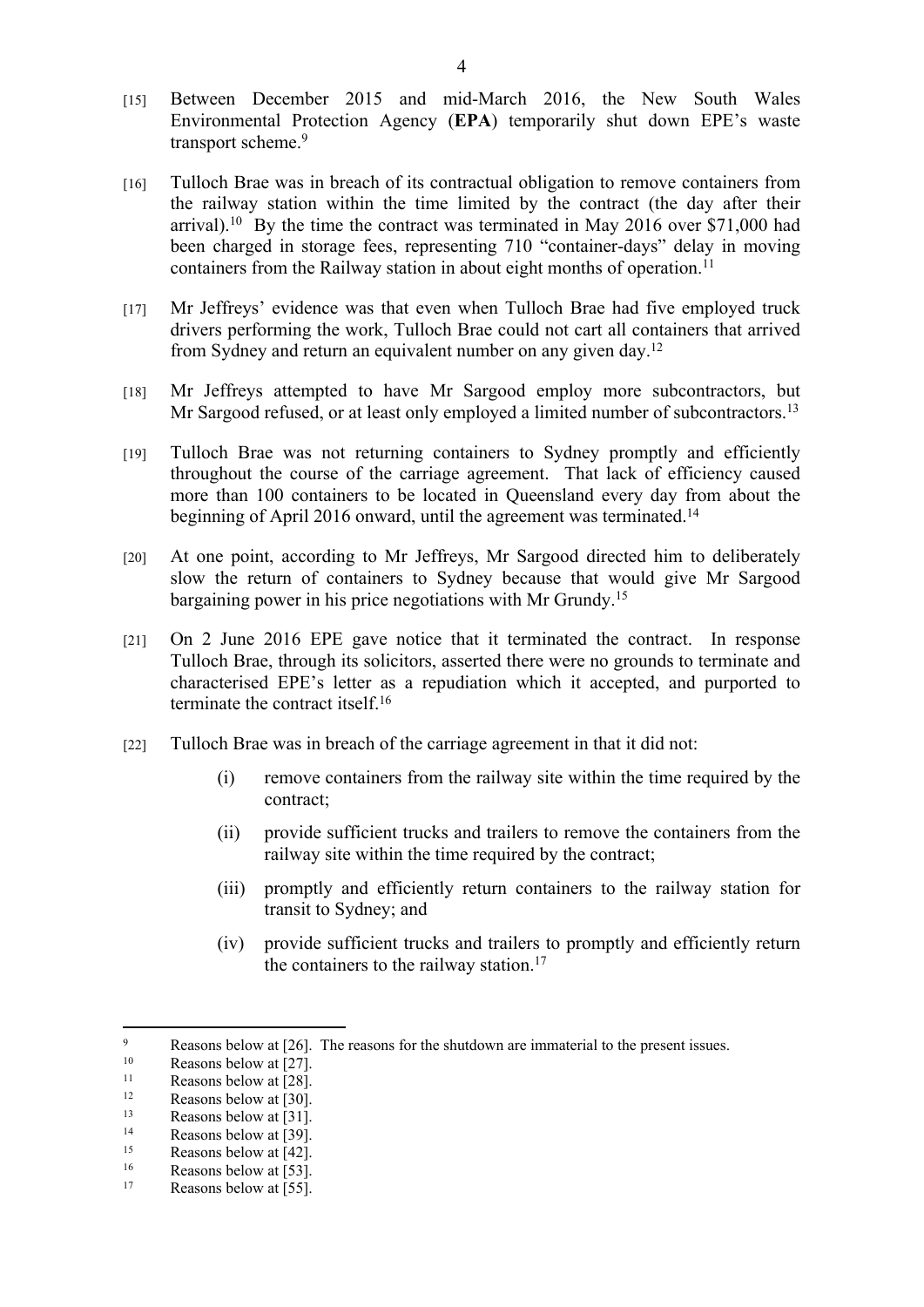- [23] EPE was entitled to terminate the contract when it did.<sup>18</sup>
- [24] From 6 June 2016, EPE itself undertook the collection of waste from the railway station and the return of empty containers to the railway station. Mr Jeffreys was no longer employed by Tulloch Brae, but employed by EPE. He was given instructions to engage as many contractors as he needed to perform the work and he did so, using up to 12 subcontractors. Under that system EPE was able to move many more containers than Tulloch Brae had done.<sup>19</sup>
- [25] As a consequence of the increasing number of containers moved by rail, Pacific National (the entity controlling the rail bookings) increased the number of daily bookings to the point where there were 50 permanent bookings per day.<sup>20</sup>

## **Approach of the learned primary judge to the damages claim in contract**

[26] The learned trial judge commenced the assessment of loss and damage for breach of contract by observing that the claim was pleaded inaptly. Her Honour first said:<sup>21</sup>

> "So far as the claim in contract is concerned, it pleads that it, "lost the opportunity to increase its turnover by increasing the number of loaded containers it was shipping to [the railway station] … to or approaching", the number it was able to move under the arrangements it effected after it terminated the carriage agreement – paragraph 28 fifth further amended counterclaim. I regard it as a claim for damages for breach of contract assessed by reference to the money it would have made if the plaintiff had performed the contract according to its terms, see paragraph 38 of the document which is the prayer for relief for breach of contract."

- [27] Her Honour then turned to the way in which EPE had calculated its loss. EPE had employed Mr Jeffreys and had him supervise about 12 subcontracted truck drivers "to perform the work which the plaintiff was to provide under the carriage agreement".<sup>22</sup> EPE's case was to calculate its loss by comparing the number of containers shifted during the period the carriage agreement was on foot, with the number shifted in the same period the next year. This was called the "Comparison Period". Effectively the claim was for the extra money (nett of costs) which EPE would have made "had the plaintiff performed during the period of the carriage agreement as the defendant did in the comparison period".<sup>23</sup> In short terms the calculation was based on these components:
	- 1. between 27 July 2015 and 30 April 2016 Tulloch Brae collected, emptied and returned to the railway station an average of 137 containers per week; this was a figure admitted on the pleadings; and
	- 2. in the Comparison Period EPE collected, emptied and returned an average of 193.76 containers per week; this also was agreed during the trial;<sup>24</sup>

<sup>&</sup>lt;sup>18</sup> Reasons below at [55].

<sup>&</sup>lt;sup>19</sup> Reasons below at [58].<br>
Reasons below at [61].

<sup>&</sup>lt;sup>20</sup> Reasons below at  $[61]$ - $[63]$ .<br><sup>21</sup> Reasons below at  $[86]$ , inten

<sup>&</sup>lt;sup>21</sup> Reasons below at [86]; internal footnote omitted.<br> $22 \qquad$  Research below at [90]

<sup>22</sup> Reasons below at [90].<br> $R_{23} = R_{23005}$  below at [91]

 $\frac{23}{24}$  Reasons below at [91].

Reasons below at [91].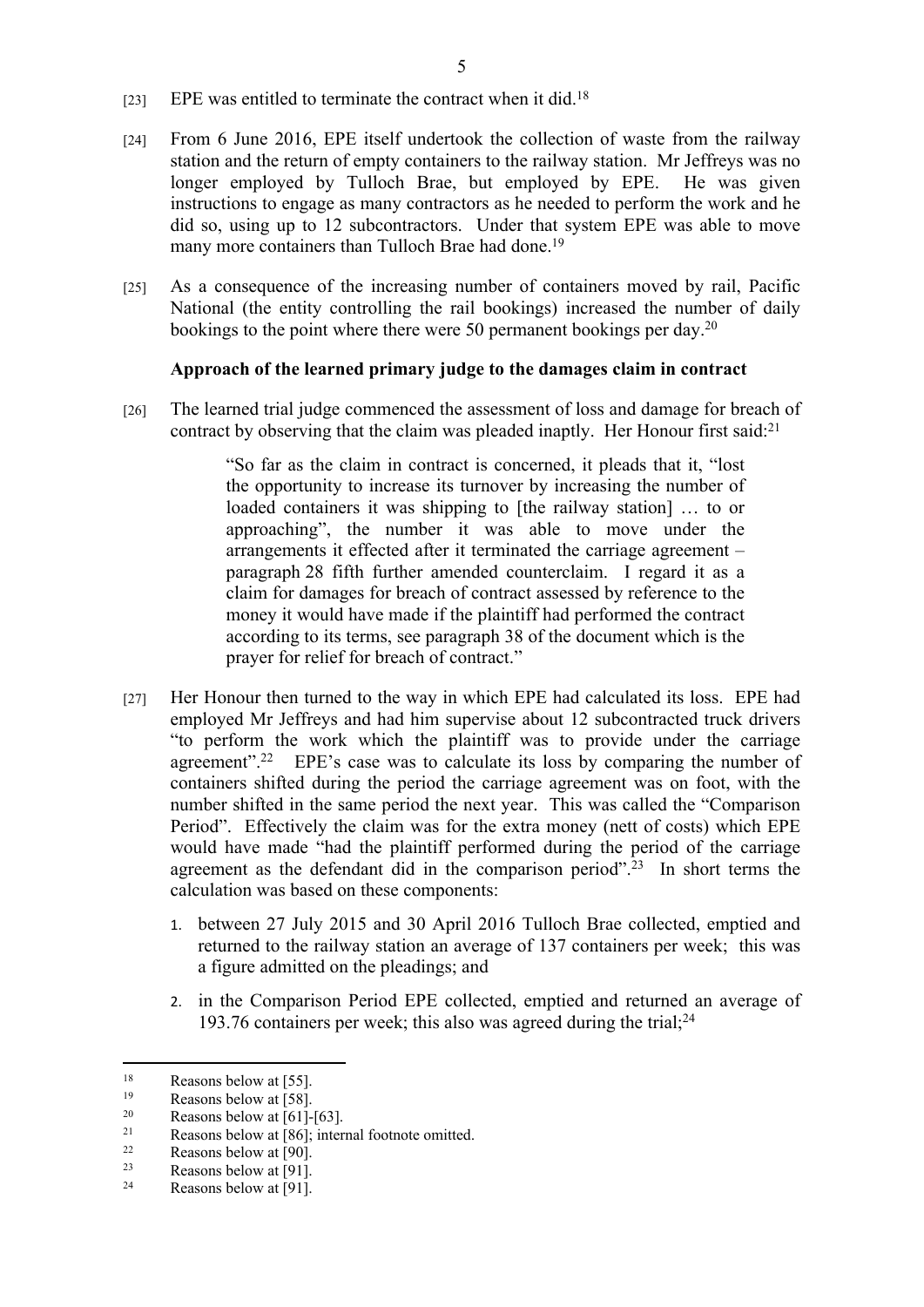- 3. there was an average of 57 more containers dealt with per week during the comparison period than during the period under which the carriage agreement operated; that is a total of 1,889 more individual container movements achieved in the comparison period; and
- 4. an accountant, Mr Gwynne, calculated the nett return to EPE per container movement; in that way he came to a figure representing the extra money EPE would have made had Tulloch Brae performed as well under the carriage agreement as EPE did in the Comparison Period; that was a figure of \$859,117.20.<sup>25</sup>
- [28] Having dealt with the question of causation under Tulloch Brae's claim under the *Australian Consumer Law*, <sup>26</sup> her Honour returned to the question of damages on the contract claim. Her Honour observed that loss was not an essential element of a cause of action for breach of contract, and EPE was entitled to nominal damages on the counterclaim because breach had been established.<sup>27</sup> Her Honour then observed that the loss was pleaded as a lost opportunity namely "it lost the opportunity to increase its turnover by increasing the number of loaded containers it was shipping to [the railway station]". Her Honour continued:<sup>28</sup>

"In my view this is not a loss of opportunity case at all. The defendant did not contract to buy a chance, such as a ticket in the lottery. In the language of Brennan J in *Sellars*, there was no contractual promise on the part of the plaintiff to 'to afford the [defendant] an opportunity to acquire a benefit or to avoid a detriment' –  $p$  359. The bargain was the exchange of a promise to work, for a promise to pay for that work. The contract was executory; the defendant's business was new and growing, but that does not make this a loss of opportunity case. The defendant is suing for the financial benefit it would have had, had the contract been performed according to its terms."

[29] Her Honour observed in the course of that passage, that at the trial she did not raise with the parties the view that the claim was not a loss of opportunity claim. However, the parties were given an opportunity to address that aspect by written submissions after the trial.<sup>29</sup>

## **The appellant's case**

[30] The appellant's central contention was that EPE had failed to prove the existence of an opportunity which, it said, Tulloch Brae had caused it to lose. Nonetheless the learned trial judge held that the loss was proven by reason of the breach of contract, and proceeded to assess damages on the basis that "the Court will do its best to assess a loss, even when there are difficulties with the evidence proving it".<sup>30</sup> The central contention was that this process involved an error because:<sup>31</sup>

<sup>&</sup>lt;sup>25</sup> Reasons below at [91].<br><sup>26</sup> That claim failed at the

<sup>&</sup>lt;sup>26</sup> That claim failed at the trial and there was no challenge to the findings in respect of it.<br> $27 \qquad \text{Decome below at } 11031$ 

<sup>27</sup> Reasons below at [103].<br> $R_{28}$  Reasons below at [104].

<sup>&</sup>lt;sup>28</sup> Reasons below at [104]; internal footnote omitted.<br><sup>29</sup> See footnote 22 in the reasons

<sup>&</sup>lt;sup>29</sup> See footnote 22 in the reasons.<br> $\frac{30}{2}$  Bessons below at [106]

Reasons below at  $[106]$ .

<sup>31</sup> Amended appellant's outline or argument, paragraph 3.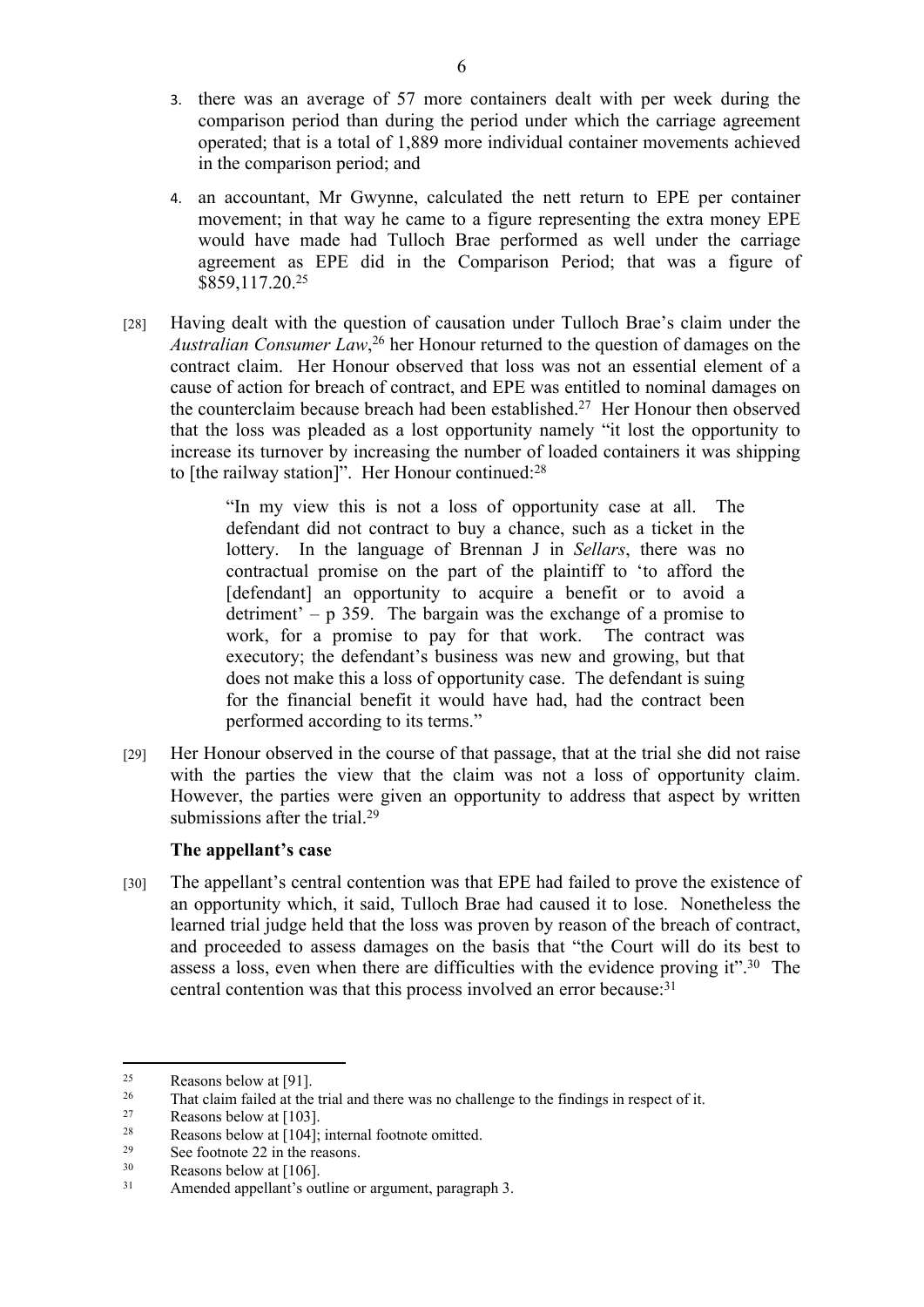- 1. causation was a necessary element for EPE's claim for a substantial contractual damages;
- 2. EPE failed to prove the existence of a valuable opportunity, or that the opportunity was lost, on the balance of probability; and
- 3. the court should not have assessed damages on the basis of possibilities where causation was not established on the balance of probabilities.
- [31] The main contention was put in a variety of ways, both in the written outline and in oral argument, but it came down to this: that EPE had failed to prove that Tulloch Brae's breach of the contract caused EPE to suffer loss or damage.
- [32] The way in which that central argument was developed involved the following propositions:
	- 1. a party who asserts loss of a valuable opportunity must properly identify the opportunity; without that there can be no basis for determining whether a party has established, on the balance of probabilities, the existence of an opportunity which had some value;<sup>32</sup>
	- 2. next, the party claiming loss must establish on the balance of probabilities not only that the opportunity existed, but that it was lost, and that the conduct of the party in breach was causative of the loss; that requires evidence of what the claimant would have done if the opportunity had been afforded; $33$
	- 3. referring to *Sellars v Adelaide Petroleum NL*<sup>34</sup> for the proposition that an applicant show some loss or damage was sustained by demonstrating that the contravening conduct caused the loss of a commercial opportunity which had some value, EPE did not deal directly with the issue of causation in respect of its contract claim;
	- 4. whilst EPE's written closing submissions contended that contractual damages were to be assessed on the basis of the loss suffered by the contract not being performed, nonetheless EPE contended for a lost opportunity to earn profits arising from the performance of the contract;
	- 5. EPE's case in both contract and under the *Australian Consumer Law* depended on proof that it was possible for EPE to have achieved the same profitability from July 2015 as it did from June 2016 onwards;
	- 6. the *Australian Consumer Law* claim failed because EPE did not establish, on the balance of probabilities, that the opportunity to perform the services at an increased level was an opportunity that was available to it as at July 2015; and
	- 7. because EPE "relied on the same counterfactual in support of the Lost Opportunity Case, it follows that causation was not established for the contract claim".
- [33] In my respectful view, this part of the appellant's case must be rejected.

<sup>32</sup> Referring to *Winky Pop Pty Ltd v Mobile Refining Australia Pty Ltd* [2016] VSCA 187 at [333].<br>33 Citing *Padangglav Calvant* (2016) 257 CLP 440 at 454: [2016] UCA 18, [40]

<sup>33</sup> Citing *Badenach v Calvert* (2016) 257 CLR 440 at 454; [2016] HCA 18, [40].

<sup>34</sup> (1994) 179 CLR 332; (1994) HCA 4.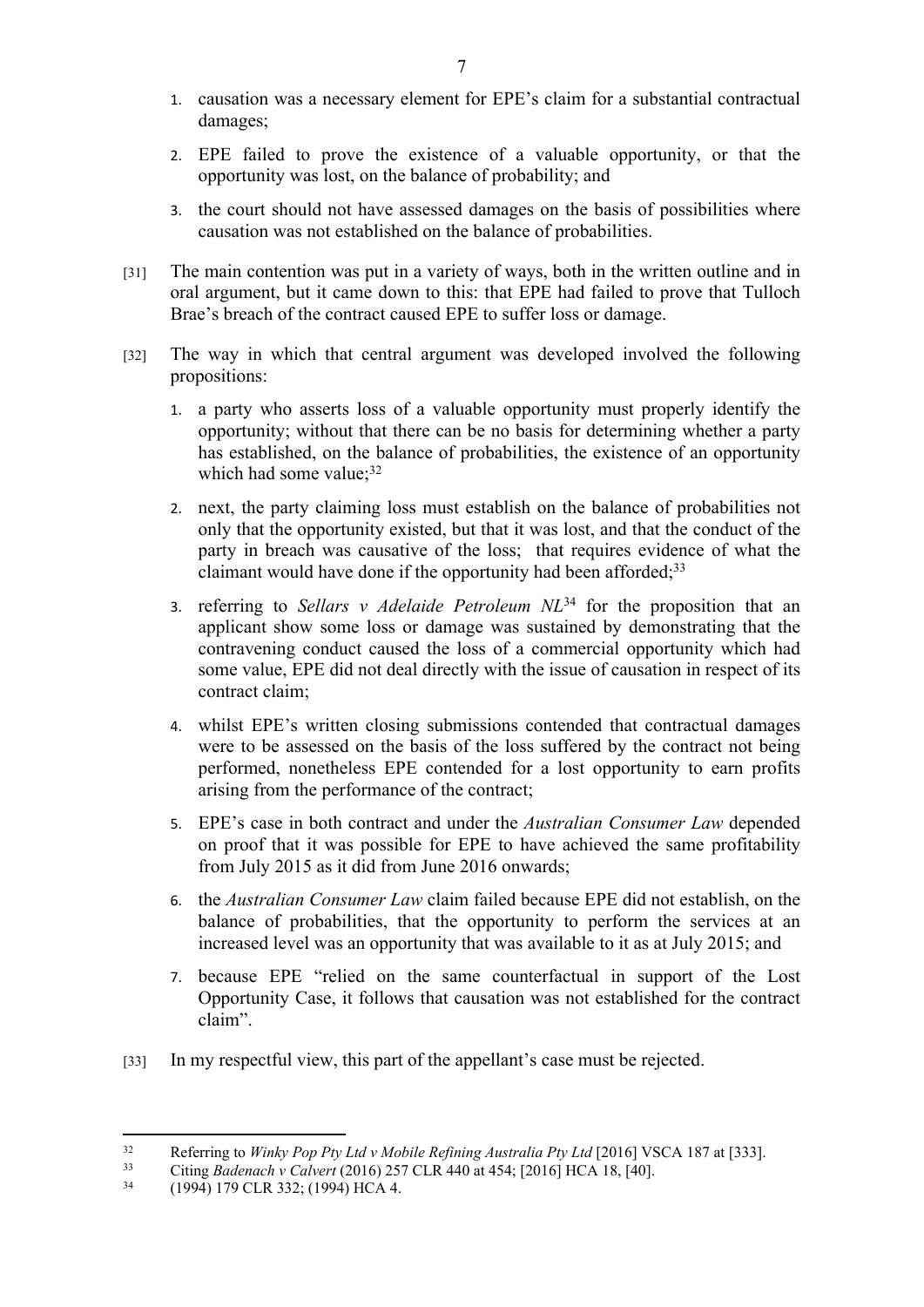[34] Damages for breach of contract follow a formulation which has been established for nearly 200 years. In breach of contract the wrong consists not in the making but in the breaking of the contract, and therefore a plaintiff is entitled to be put in the position he or she would have been in if the contract had never been broken, or in other words, if the contract had been performed.<sup>35</sup> That position was restated by the High Court in *Commonwealth v Amann Aviation Pty Ltd*: 36

> "The general rule at common law, as stated by Parke B. in *Robinson v Harman*, is "that where a party sustains a loss by reason of a breach of contract, he is, so far as money can do it, to be placed in the same situation, with respect to damages, as if the contract had been performed". This statement of principle has been accepted and applied in Australia.

> The award of damages for breach of contract protects a plaintiff's expectation of receiving the defendant's performance. That expectation arises out of or is created by the contract. Hence, damages for breach of contract are often described as "expectation damages". The onus of proving damages sustained lies on a plaintiff and the amount of damages awarded will be commensurate with the plaintiff's expectation, objectively determined, rather than subjectively ascertained. That is to say, a plaintiff must prove, on the balance of probabilities, that his or her expectation of a certain outcome, as a result of performance of the contract, had a likelihood of attainment rather than being mere expectation.

> In the ordinary course of commercial dealings, a party supplying goods or rendering services will enter into a contract with a view to securing a profit, that is to say, that party will expect a certain margin of gain to be achieved in addition to the recouping of any expenses reasonably incurred by it in the discharge of its contractual obligations. It is for this reason that expectation damages are often described as damages for loss of profits. Damages recoverable as lost profits are constituted by the combination of expenses justifiably incurred by a plaintiff in the discharge of contractual obligations and any amount by which gross receipts would have exceeded those expenses. This second amount is the net profit."

- [35] Where a breach of contract consists of a failure to render services, which is the case here, the basic loss is the price the plaintiff would have to pay in the market in order to obtain such services, always deducting the contract price if that has not been paid. The best example is the contract of carriage, whether of goods or of persons. If the carrier fails to carry, the basic measure of damages is the market rate less the contract rate.<sup>37</sup>
- [36] In this particular case EPE did not turn to the market to establish the rate of performance of the services, but rather carried out the services itself. There was no suggestion in the evidence that the cost of doing so had been improperly inflated in

<sup>35</sup> *Robinson v Harman* (1848) 1 Exch 850, at p 855; 154 ER 363 at 365.

<sup>36</sup> (1991) 174 CLR 64, [1991] HCA 54 at 80; footnotes omitted. See also *Tabcorp Holdings Ltd v Bowen Investments Pty Ltd* (2009) 236 CLR 272; [2009] HCA 8, and *Clark v Macourt* [2013] HCA 56 at [26]-[27].

<sup>&</sup>lt;sup>37</sup> McGregor on Damages, 15<sup>th</sup> ed., paragraph 33.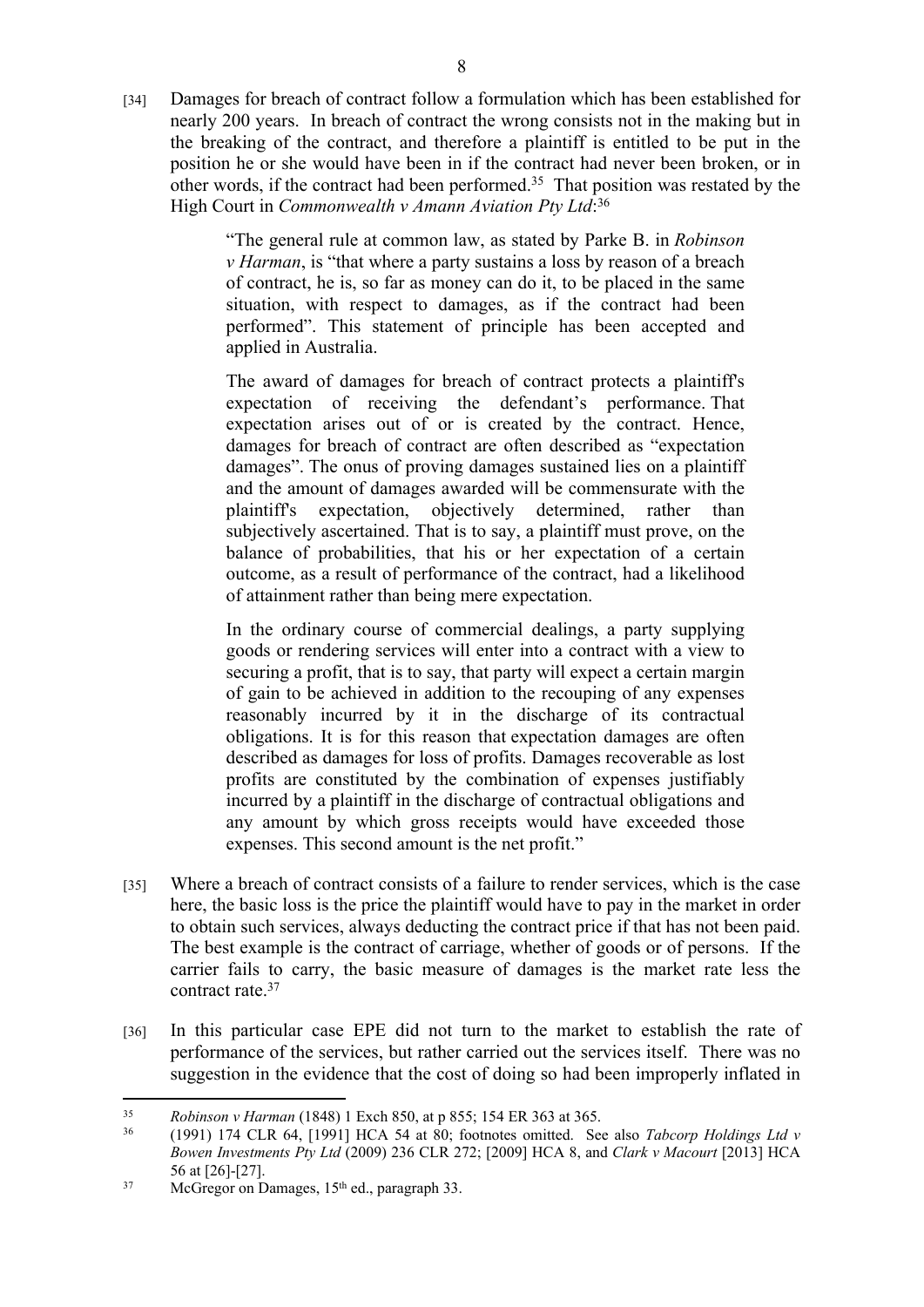any way, or was otherwise than what would have been paid to a carrier in the market. Thus, in effect, EPE put its claim on the basis of a classic claim for damages for breach of contract where the contract is for the carriage of goods. In other words, it sought compensation for the loss it suffered as if Tulloch Brae had performed its contractual obligations.

- [37] EPE's claim was always for breach of contract and the damages it claimed were such as would put it in the same position as if the contract had been performed. It pleaded its loss (inaptly) as a loss of opportunity. As her Honour correctly observed, that was misconceived. EPE had the benefit of a contract under which Tulloch Brae was obliged to perform in a particular way, ensuring the efficient and prompt transfer of containers from the railhead to the base plant, and then by way of return to the railhead so that they could be promptly sent back to Sydney to be refilled. It did not do so and was found to have breached the contract. That finding, and the facts underlying it, were not challenged in this Court. EPE were not claiming that it lost the chance to perform the contract a different way. All it claimed to show, by the evidence relating to how it carried out the same obligations which fell upon Tulloch Brae, was that if Tulloch Brae had performed its obligations EPE would have made more money.
- [38] There being no issue as to the fact that Tulloch Brae breached the contract, the only issue was whether EPE had sustained a loss, namely the extra income it would have earned had the contract been performed in the way that the contract required.
- [39] The learned trial judge was alert to the fact that the pleading of the loss by EPE was in a form which inaptly described it as a loss of opportunity. Her Honour disabused the parties of that notion by requiring them to address that issue in submissions advanced after the trial had concluded. That was done, and no suggestion was made before this Court that Tulloch Brae had not had a full opportunity to address that issue.
- [40] The appellant's focus on the claim being one of a lost opportunity is misconceived. It flies in the face of the articulation of the real point by the learned trial judge, dealt with by both parties in post-trial submissions.
- [41] The unchallenged findings were that Tulloch Brae did not perform the contract in that way, as a consequence of which EPE validly terminated the contract. It flows from that breach that Tulloch Brae could be called upon to compensate EPE by way of damages, to put EPE in the position it would have been in had Tulloch Brae performed the contract according to its terms. The real contest in the case was whether the evidence advanced by EPE was sufficient to discharge the onus of proving the damage sustained by the breach of contract.

# **Proof of the loss**

[42] The assessment of damages by the learned trial judge was attended with some difficulties, particularly caused by the limitations of the evidence on some points. However, it has long been held that difficulty in estimating loss does not excuse the court from that task. As was said in *Commonwealth v Amann Aviation Pty Ltd*: 38

<sup>38</sup> 174 CLR 64; [1991] HCA 54; footnotes omitted.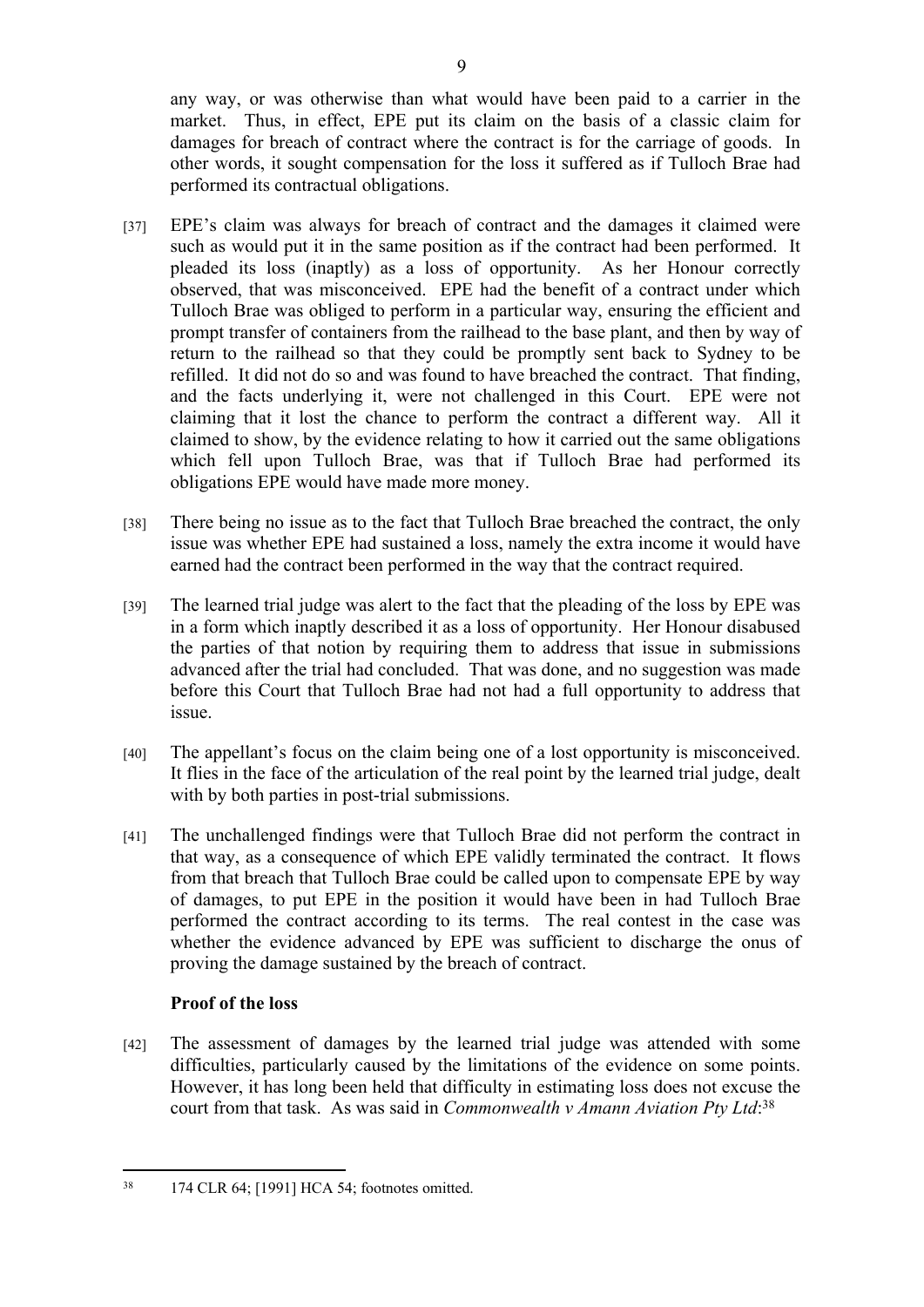"The settled rule, both here and in England, is that mere difficulty in estimating damages does not relieve a court from the responsibility of estimating them as best it can. Indeed, in *Jones v Schiffmann* Menzies J. went so far as to say that the "assessment of damages … does sometimes, of necessity involve what is guess work rather than estimation". Where precise evidence is not available the court must do the best it can. And uncertainty as to the profits to be derived from a business by reason of contingencies is not a reason for a court refusing to assess damages."

[43] The appellant's contentions as to the loss assessed by the learned trial judge had several components. I shall deal with each in turn.

## *Alternative analysis of container movements and weights*

- [44] The learned trial judge set out the basic approach of Mr Gwynn, the expert called for EPE.<sup>39</sup> Her Honour then paused to deal with a specific issue concerning Mr Gwynn's analysis leading to his calculation of loss. It is best if that part of the reasons below are set out in full:<sup>40</sup>
	- "[92] I will deal with one other matter now before turning to the issue of causation of loss in the defendant's ACL claim. In his address the plaintiff's counsel sought to make a submission that Mr Gwynne's analysis, based on container movements, was irrelevant because the defendant was paid on the amount of waste (by weight) tipped, rather than containers transported. It was said that there was evidence in the tipping records disclosed by the defendant that there was only an average of 170 containers tipped per week in the comparison period. Further, that the weight of the containers tipped during the comparison period was lower than in the period the carriage agreement was on foot. The submission was that a combination of these two things meant that no more waste was tipped in the comparison period, than in the period when the carriage agreement was on foot.
	- [93] None of this was put to Mr Gwynne. It should have been. Further, it should have been anticipated that, as Mr Gwynne was an expert, he may not have had instructions to enable a substantial response to the propositions. The propositions should therefore also have been put to Mr Grundy who had produced the tipping records and the container movement records on behalf of the defendant, and who was the person who, on behalf of the defendant, had provided the factual evidence upon which Mr Gwynne's calculation was made. None of these propositions were put to Mr Grundy. That the defendant calculated loss in accordance with the number of containers moved to and from Brisbane is obvious from the fifth further amended counterclaim. It is nowhere pleaded in

<sup>39</sup> Reasons below at [91].

 $40$  Reasons below at [92]-[93].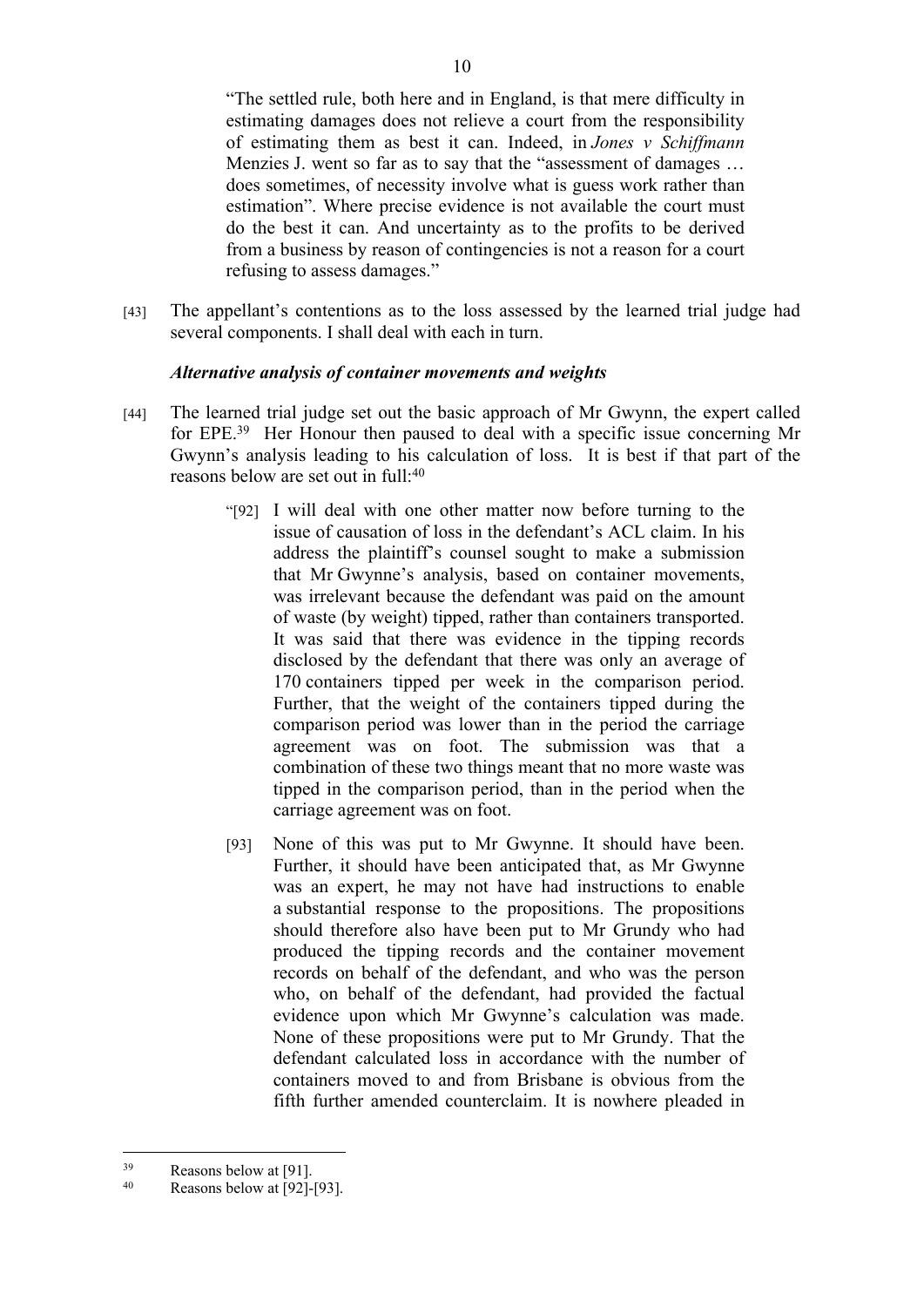the answer that this is an incorrect basis. Accordingly, I disregard this submission."

- [45] Mr Coveney of Counsel, appearing for the appellant, maintained the submission addressed in that passage, and contended that Mr Gwynne had been specifically asked whether, if any of his assumptions were incorrect, the correct number could instead be used in his equation. It was said that he agreed with that proposition.<sup>41</sup> It was also contended that in cross-examination Mr Grundy confirmed that EPE was paid on the weight of waste and that the tipping records were key in that regard.<sup>42</sup> It was said that the analysis of the tipping records (which showed an average of 170 containers at an average container weight of 19.97 tonnes as opposed to the 22.5 tonnes used by Mr Gwynne), was a summary of the evidence relied upon by EPE and that as Tulloch Brae did not seek to impugn that evidence there was nothing to put to Mr Grundy or Mr Gwynne in relation to it.
- [46] For a number of reasons I cannot accept this contention.
- [47] First, Mr Gwynne's calculations relied upon the tipping records. His report<sup>43</sup> recorded in paragraph 2.10 that he had been provided with "summaries of waste recorded as received by Bio Recycle Australia Pty Limited ("**Bio Recycle**") for the period 28 July 2015 to 31 December 2015 and 16 January 2016 to 15 August 2016". He understood, and it was not in issue, that Bio Recycle operates Swanbank's site. Mr Gwynne then calculated the average weight of waste per container based on those records. In paragraph 2.12 and Table  $3,44$  that calculation produced an average of 22.54 tonners per container. That was the average weight which he assumed: paragraph 2.14.
- [48] Mr Coveney eschewed any suggestion that he was seeking to undermine Mr Gwynne's report. Instead, he submitted that he wanted to establish through cross-examination of Mr Gwynne that if there was a different input in the assumptions made by Mr Gwynne then that input could simply be put into his equation.<sup>45</sup>
- [49] The tipping records were put into evidence through a Mr Burns, the manager at the tipping site. They became Exhibits 94, 96 and 97.
- [50] As argument before this Court proceeded, it became apparent that what was done at the trial was that Mr Coveney's instructing solicitor undertook her own analysis, line by line, of the tipping records between the relevant dates.<sup>46</sup>
- [51] In his evidence in chief Mr Gwynne explained a table in his report, namely Table 6,<sup>47</sup> as referring to a calculation of container movements during relevant periods. Column A of that table was the number of weeks in each of those distinct periods. Column B was the total number of container movements for that period. Column C was the actual weekly movements of the containers for the relevant period and

<sup>41</sup> Appellant's outline paragraph 37, referring to AB 654-655.

<sup>42</sup> Appellant's outline paragraph 37, referring to AB 590.<br>  $\frac{43}{2}$  Commencing at AB 893

<sup>&</sup>lt;sup>43</sup> Commencing at AB 893.

 $44$  AB 901.

<sup>45</sup> Appeal Transcript T155 lines 38-44.

<sup>&</sup>lt;sup>46</sup> Appeal Transcript T1-56 lines 12-18.<br><sup>47</sup>  $\triangle$  B 909

AB 909.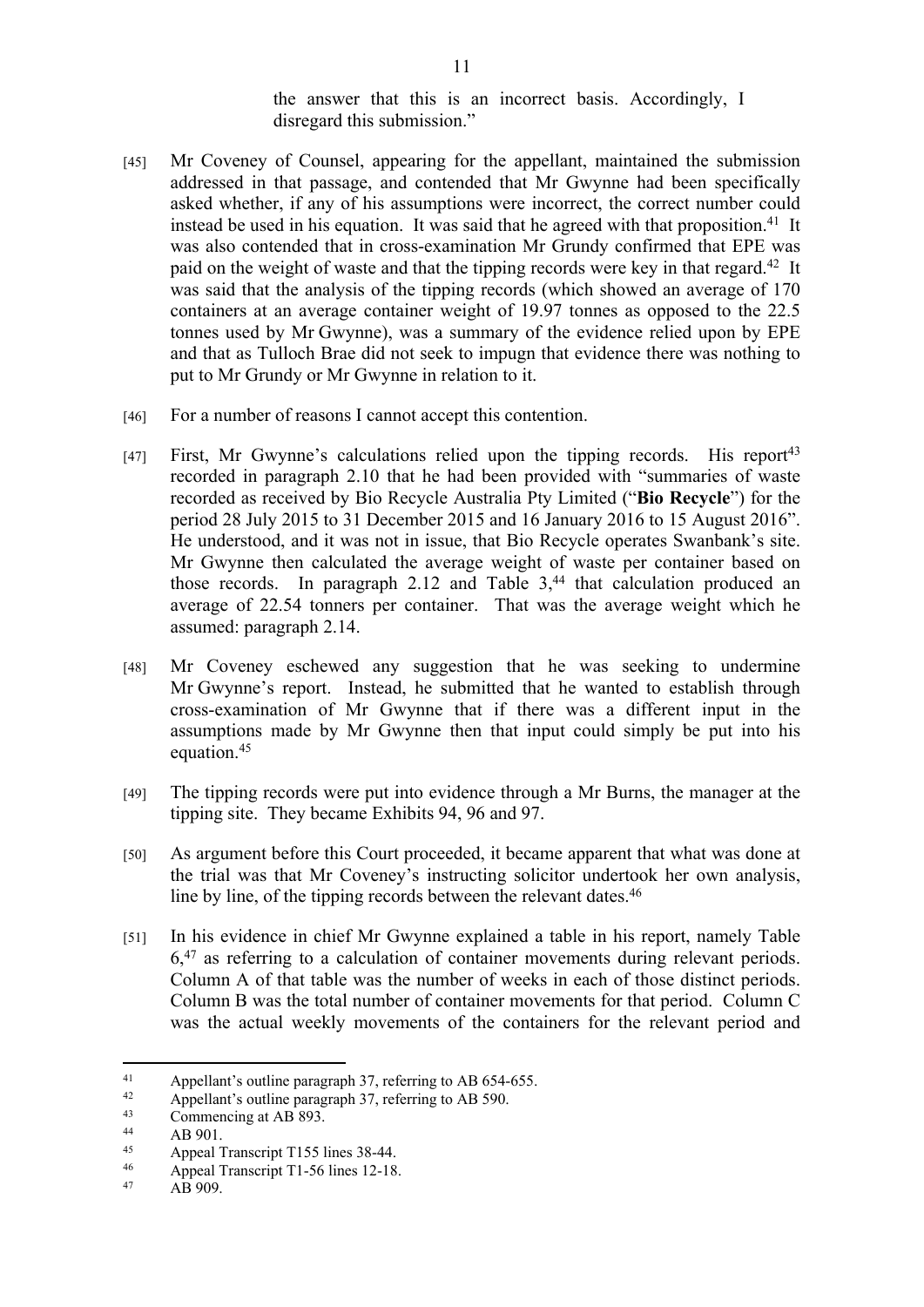column D reflected the expected number of movements that could have been undertaken as calculated in the report. That calculation was 215 container movements per week so that column D revealed the number of container movements by which performance fell short of what was possible. In short, column D revealed the expected additional number of movements per week.

- [52] In respect of the figure shown in column D of Table 6, namely the expected additional number of movements per week, Mr Gwynne agreed that if the learned trial judge found that the figure 215 should be some different figure, then that different figure could be inserted into column D and the resultant figure recalculated.<sup>48</sup>
- [53] Table 6 then calculated the expected additional number of containers, being the product of calculating the number of weeks for each period by the expected additional weekly containers for that period. Finally, Table 6 calculated the total of what would have occurred adding the actual to the amount by which performance fell short of what was possible.
- [54] In cross-examination Mr Gwynne was asked about Table 6. The exchange is as follows:<sup>49</sup>

"The calculation is based on a multiplier of net weight dumped times the applicable contract rate where it was set rate for so many times and then additional. That's correct, isn't it? --- There's – that's correct … on the revenue side of things it's based on weight … and on the dumping costs it's based on waste weight not container weight.

All right, yes? --- Yes.

Yes. So just talking about that revenue – and the dumping costs, I guess? -- The dumping costs, that's right.

So they're both dependent on weight? --- Yes.

And so if – any assumption you might have been asked to make or summarise is out, well, we can put a different number in  $-$  if we have a different number – and that will just wash through the equation, is that right? --- That's correct, yes."

[55] Whilst it is true to say that Mr Gwynne was an expert working upon assumptions that had been given to him, it is nonetheless the case that in his report he said he used the tipping records to obtain a net average weight per container as well as the container movements. Each of those things is reflected in Table 3<sup>50</sup> which, Mr Gwynne noted, contained his calculation of the average weight of waste per container. Insofar as Tulloch Brae sought to contend that the same tipping records showed an average container weight of 19.97 tonnes,<sup>51</sup> that should have been raised with Mr Gwynne. His figure of 22.54 tonnes per container was not an assumption made by him, but a calculation from the same tipping records which were said to be used by the instructing solicitor on Tulloch Brae's side. It was not put to him, and

<sup>48</sup> AB 650 lines 20-27.

<sup>49</sup> AB 654 line 35 to AB 655 line 5.

AB 901.

<sup>&</sup>lt;sup>51</sup> The figure for which the appellant contended in paragraph 37(a) of its outline.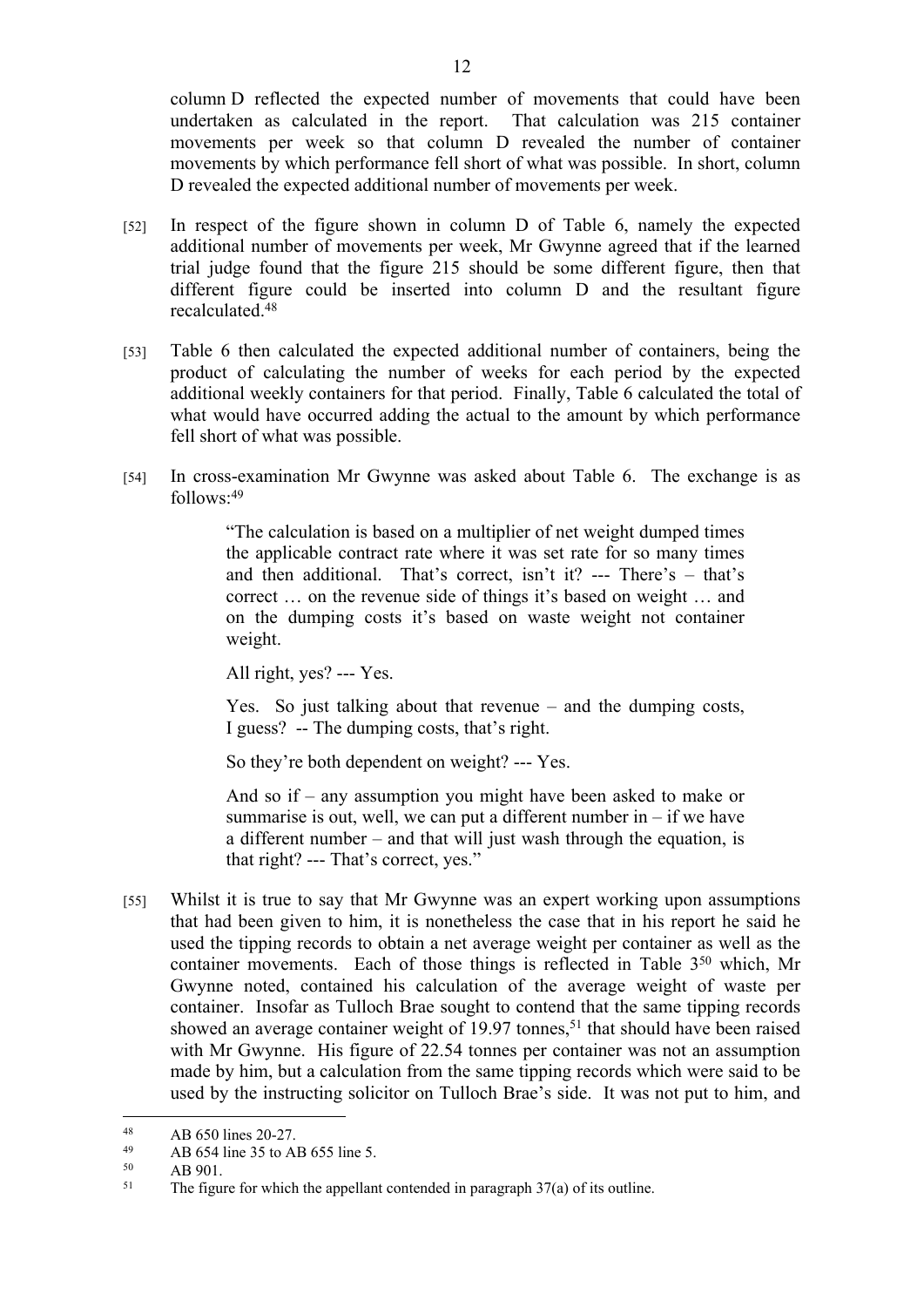all that was asked of him was the question at the end of the passage cited above. When questioned on this matter Mr Coveney explained that his instructing solicitor had done a detailed examination of the tipping records and calculated an average container weight of 19.97 tonnes, not 22.5.<sup>52</sup> However, that figure was not put to anyone, as Mr Coveney conceded.<sup>53</sup>

- [56] Before this Court, as the submissions continued, it became clear that at the trial the calculation done by the instructing solicitor, based on the tipping records, was not put into evidence. An affidavit by the solicitor had been prepared and served but after EPE had closed its case. Apparently, the learned trial judge said that she would not receive it as evidence if all it did was to summarise existing evidence, in which case she would simply hear it as a submission.<sup>54</sup>
- [57] The necessity to put the solicitor's calculation to Mr Gwynne becomes clearer when one understands, as Mr Coveney made clear, that the solicitor's calculation was over a time period different from that used by Mr Gwynne. If the solicitor's calculation was to be advanced as correct, given that the selection of the time period was a matter for Mr Gwynne, as a matter of fairness he should have been given a chance to answer the counter-proposition, namely that he had the wrong time period or that another time period was more accurate. That was not done.
- [58] Nor were those propositions put to Mr Grundy so that he might, if he could, offer his comments on whether they were right or wrong. Mr Coveney accepted that it was not put to Mr Grundy and that all that was relevantly done in cross-examination was to have Mr Grundy confirm that EPE was paid on the basis of weight of waste, and that the tipping records were key in that regard.<sup>55</sup>
- [59] In my respectful view, the learned trial judge was correct to reject the propositions being put as to the average number of containers and average weight of containers, in essence because they were based upon an alternative opinion as to what the tipping records revealed and that opinion was not put to the two witnesses who might have been able to make a comment about it.

## *Increase in railway slots*

- [60] The appellant contended that there was an error in the learned trial judge's conclusion that available rail slots would have increased from 20 to 35 by 14 September 2015, and to 50 by the beginning of November 2015.<sup>56</sup> It was contended that there was no evidence to support that finding.
- [61] The basis of this attack was that Mr Gwynne assumed that sufficient places would be available on the train, so as to make as many container movements during the period of the carriage agreement for the defendant's use, had it performed the contract. The learned trial judge summarised the position leading up to April 2016 in this way:<sup>57</sup>
	- 1. the commencement point was an assumption that travel by rail took place six days a week;

 $52$  Appeal Transcript T1-63 lines 3-6.<br>
Appeal Transcript T1-64 line 10

 $53$  Appeal Transcript T1-64 line 10.<br> $54$  Appeal Transcript T1-69 lines 24

<sup>&</sup>lt;sup>54</sup> Appeal Transcript T1-69 lines 24-30.<br> $\frac{55}{25}$  AP 500 lines 20.42

 $55$  AB 590 lines 30-42.

Reasons below at [119].

 $57$  Reasons below at [117] and [118].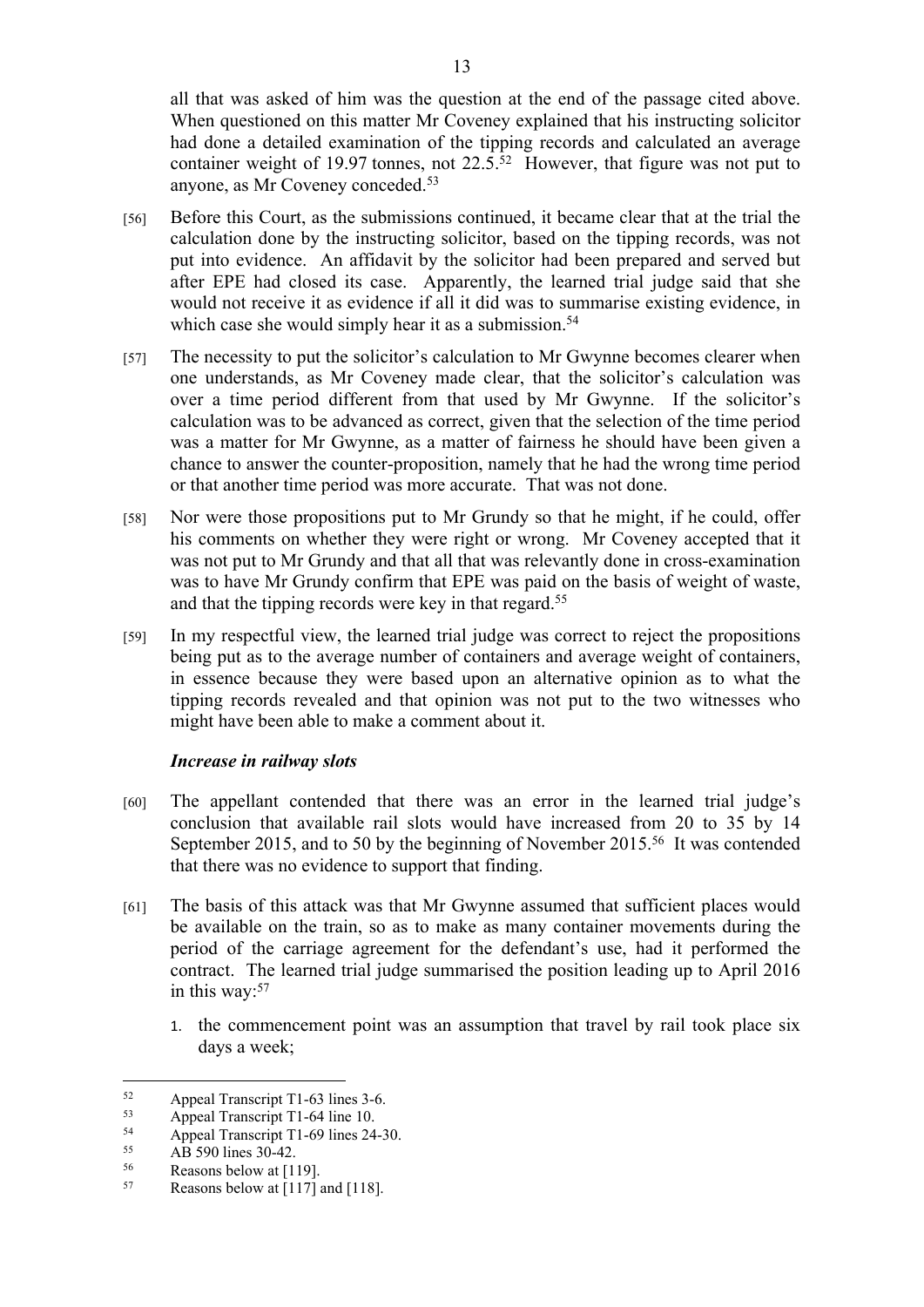- 2. as at July 2015, Pacific National<sup>58</sup> would not grant EPE more than 20 permanent bookings a day because there were too many cancellations and too many empty spaces returning to Sydney;
- 3. Mr Andriano<sup>59</sup> said this concern with reliability prevented any increase in the number of permanent slots in the second half of 2015;
- 4. based on 20 containers per day, and a six day working week, that meant 120 containers were in fact arriving in Brisbane each week; one explanation for that might have been provision of container movements on an *ad hoc* basis; and
- 5. in March and April 2016, Pacific National increased EPE's permanent bookings to 35 and then to 50 spots per day; Mr Grundy suggested those increases were due to his push to get a boost in business after the EPA shutdown.
- $[62]$  The learned trial judge then made the critical finding:<sup>60</sup>
	- "[119] Had the plaintiff not breached the contract as it did, I find that Pacific National would have granted more permanent bookings earlier than it did. This was not explored in evidence with Mr Andriano. Taking a conservative approach to this matter, I find it likely that there would have been an increase to 35 container spots a day after about six weeks of reliable performance by a contract hauler, i.e. by about 14 September 2015, when the new containers became available. Further, that the increase to 50 would likely have occurred six weeks after that, i.e. at the beginning of November 2015."
- [63] In my respectful view, the appellant's contention that there was no supporting evidence for that finding should be rejected. There was evidence which would support the conclusion reached by the learned trial judge.
- [64] Mr Andriano's statement included these aspects concerning performance of the carriage agreement:<sup>61</sup>
	- 1. EPE wanted as many bookings on the railway as were possible, going in both directions;
	- 2. Pacific National's problem was that numerous bookings on the southern run (Brisbane to Sydney) were either cancelled or returned emptied;
	- 3. at the Brisbane end not all of the containers that arrived on any given day would be collected;
	- 4. as a result of the poor performance, Pacific National was unable to provide a permanent allocation of rail slots or additional rail slots on demand;
	- 5. in the latter part of 2015 or early 2016, he had a discussions with Mr Jeffreys concerning collection of containers, with Mr Jeffreys saying that he did not have enough trucks to collect all containers delivered;
	- 6. by August 2016 EPE's issues and problems had wholly resolved;

 $58$  The operator of the rail carriage.<br> $59$  The relayert of figer of Boeifie N

<sup>&</sup>lt;sup>59</sup> The relevant officer of Pacific National.<br> $\frac{60}{2}$  Pessage below at [110]

Reasons below at [119].

<sup>61</sup> AB 424-425.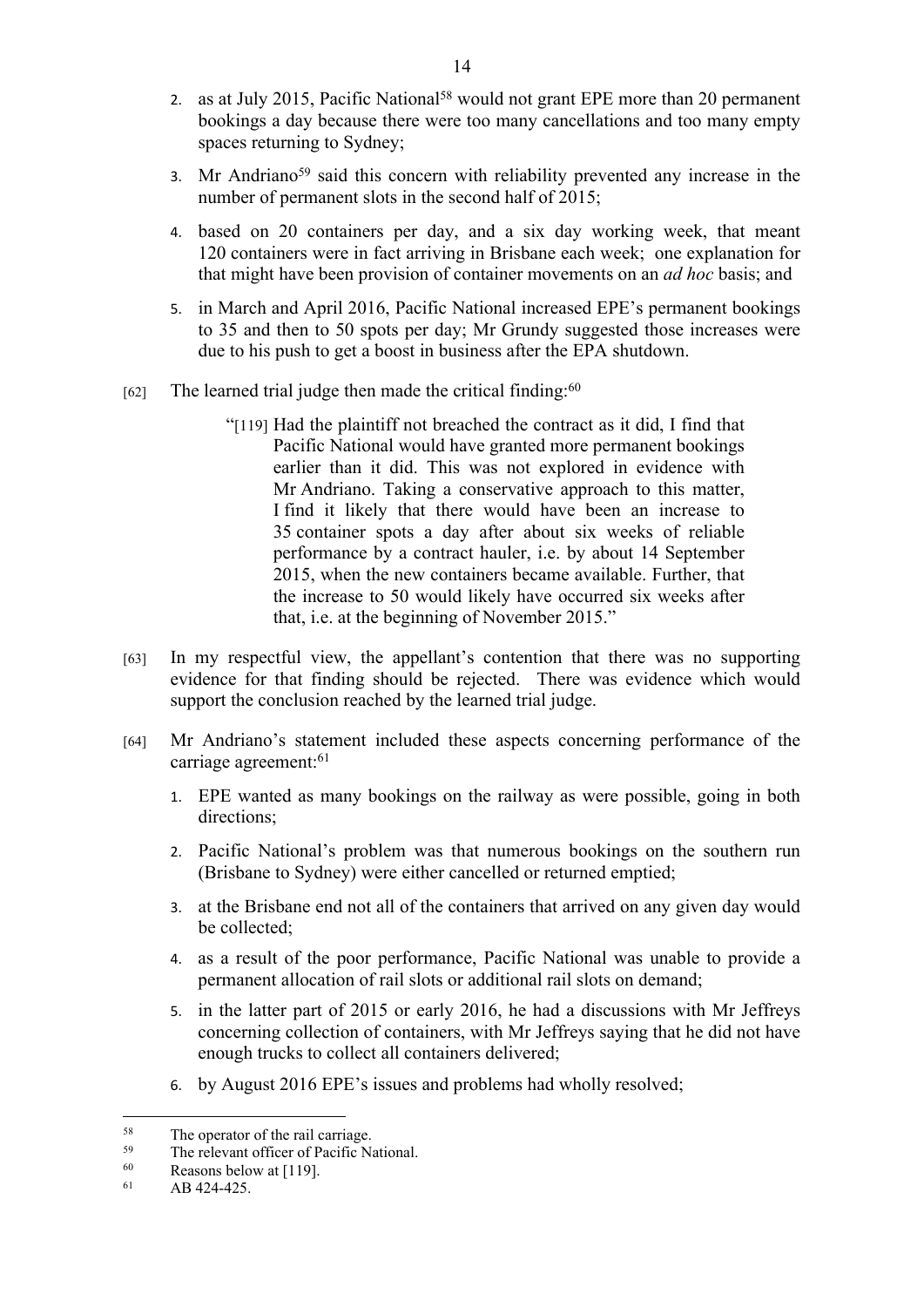- 7. Pacific National were able to allocate a minimum of 300 weekly rail slots, traversing both ways;
- 8. that was an average of 50 rail slots each day with additional slots allocated on a demand basis; and
- 9. he was "confident that had EPE had a permanent demand of 300 or more rail slots each week both ways, [he] could have made those arrangements and EPE could have been provided with the same permanent allocation and availability of additional slots as needed as it received in the later part of 2016 and onwards".
- [65] Mr Andriano said that the increase in booking slots, which increased from 20 a day in the middle of 2015 and progressively increased as time went on to 50 per day, was "through demand".<sup>62</sup> He explained that when the request for additional bookings came in, the way he would provide for them was by increasing the number of trains that could be run on the railway corridor, and, with the proviso that it could not be sporadic movement, he had the ability to provide permanent bookings to EPE.<sup>63</sup>
- [66] In cross-examination Mr Andriano made the same point, saying that additional train services would make additional slots available and provided a booking was made, the numbers could increase. As he explained, "Wherever it was – wherever we had the ability to achieve that, we would, yeah, definitely take it on".<sup>64</sup>
- [67] What was not explored in evidence was whether further slots would have been made available if Tulloch Brae had not breached the contract. However, Mr Andriano's evidence provided an adequate platform for the conservative conclusion reached by the learned trial judge, namely that had demand for railway slots increased, Pacific National would have met it.

# *Inclusion of the period mid-March to mid-April 2016*

- [68] The appellant contended that the learned trial judge was wrong to include the period of mid-March 2016 through to mid-April 2016 in her assessment of damages. It was submitted that Mr Grundy's evidence was that Tulloch Brae was not falling behind until the end of that period. Further, it was said that damages were assessed for the whole of the period of the carriage agreement, rather than limiting the assessment to the periods of breach pleaded by EPE.
- [69] There are difficulties confronting acceptance of this contention.
- [70] First, it is not evident that this was a contention raised at trial.
- [71] Secondly, and in any event, Mr Grundy's statement does not support the proposition advanced as a basis for this contention. The EPA shutdown extended from late December 2015 to mid-March 2016. In respect of the period immediately following the recommencement of operations (mid-March through to mid-April 2016) Mr Grundy's evidence was:<sup>65</sup>

 $62$  AB 624 line 31.

 $63$  AB 624 lines 30-44.

AB 627 lines 17-34.

<sup>65</sup> AB 400, paragraphs 138-142.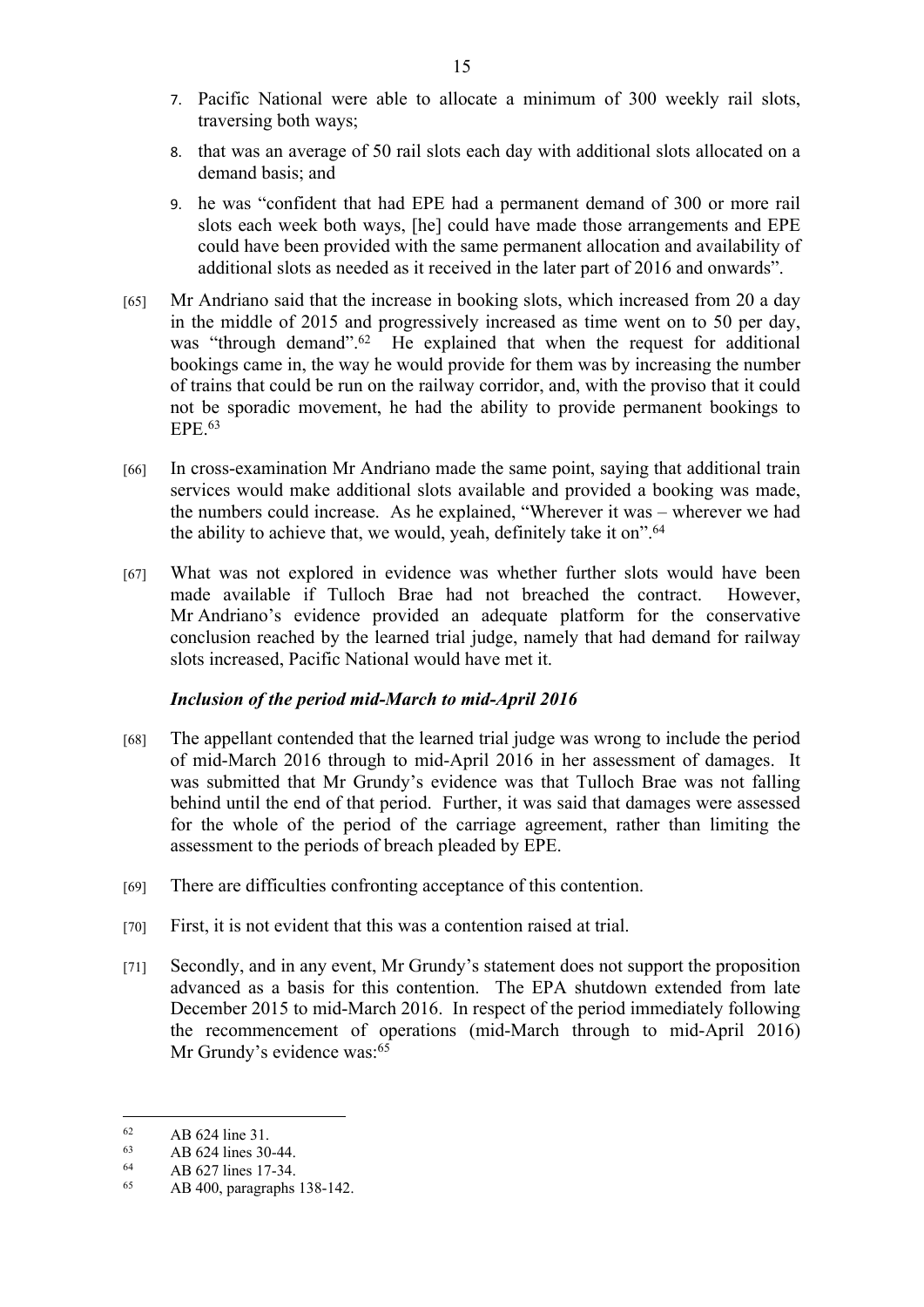- 1. a shutdown was beneficial for Tulloch Brae as it was able to empty and return all containers in that period;
- 2. about three to four weeks after EPE recommenced operations, Tulloch Brae was sending back "significantly less containers … than EPE were sending to Acacia Ridge";
- 3. in mid-April 2016 Mr Grundy discussed the failure to empty containers efficiently, and the incurrence of storage charges, with either Mr Sargood or Mr Jeffreys;
- 4. Mr Grundy could recall sending a text to Mr Jeffreys requesting that containers be urgently sent back; and
- 5. during those discussions it was agreed that a face-to-face meeting would be beneficial "to address those issues".
- [72] Shortly after that, in late April 2016, Mr Sargood and Mr Jeffreys flew to Sydney to speak to Mr Grundy in respect of the incurring of excessive storage charges for containers that were not being efficiently collected from Acacia Ridge, and, more generally, Tulloch Brae's costs to perform the transport operations.
- [73] Thirdly, in respect of this point the appellant made the submission that the assessment of damages was for the whole period of the carriage agreement, rather than being limited to the assessment of the periods of breach pleaded by EPE. The submission was that the pleaded allegations of breach were limited to two discrete periods, being 19 October 2015 to 24 December 2015;<sup>66</sup> and 15 March 2016 to 2 June 2016.<sup>67</sup>
- [74] In my view, this submission mistakes the nature of the pleading and the finding of breach. Paragraph 23 of the counterclaim pleaded that Tulloch Brae breached the terms of the contract by not performing the services promptly or efficiently. Particulars of that assertion were contained in Schedule A of the counterclaim as well as in specified items including those referred to in the appellant's submission. The two selected periods were but part of the particulars of the more general allegation. Schedule A to the counterclaim, which was also a particular of the allegation of breach, comprehended the entire period of the carriage contract.
- [75] Further, the appellant's approach does not give sufficient weight to the finding that performance by Tulloch Brae under the contract was unsatisfactory from as early as one month into the contract period.<sup>68</sup> Moreover, the finding made by the learned trial judge in respect of breach was not confined to particular breaches and any particular time period. The finding was that Tulloch Brae did not remove containers from the railway site within the time required by the contract, and did not provide sufficient trucks and trailers to remove the containers from the railway site within the time required by the contract. It did not return containers to the railway station for transit to Sydney promptly and efficiently, or provide trucks and trailers to do so. Her Honour's conclusion was expressed in this way:<sup>69</sup>

<sup>&</sup>lt;sup>66</sup> Paragraph 23(I) of the counterclaim; AB 114.<br> $\frac{67}{2}$  Paragraph 23(I) of the counterclaim: AB 115.

<sup>&</sup>lt;sup>67</sup> Paragraph 23(J) of the counterclaim; AB 115.<br> $\frac{68}{P}$  Passans helow [25]

Reasons below [25].

<sup>69</sup> Reasons below at [55]; emphasis added.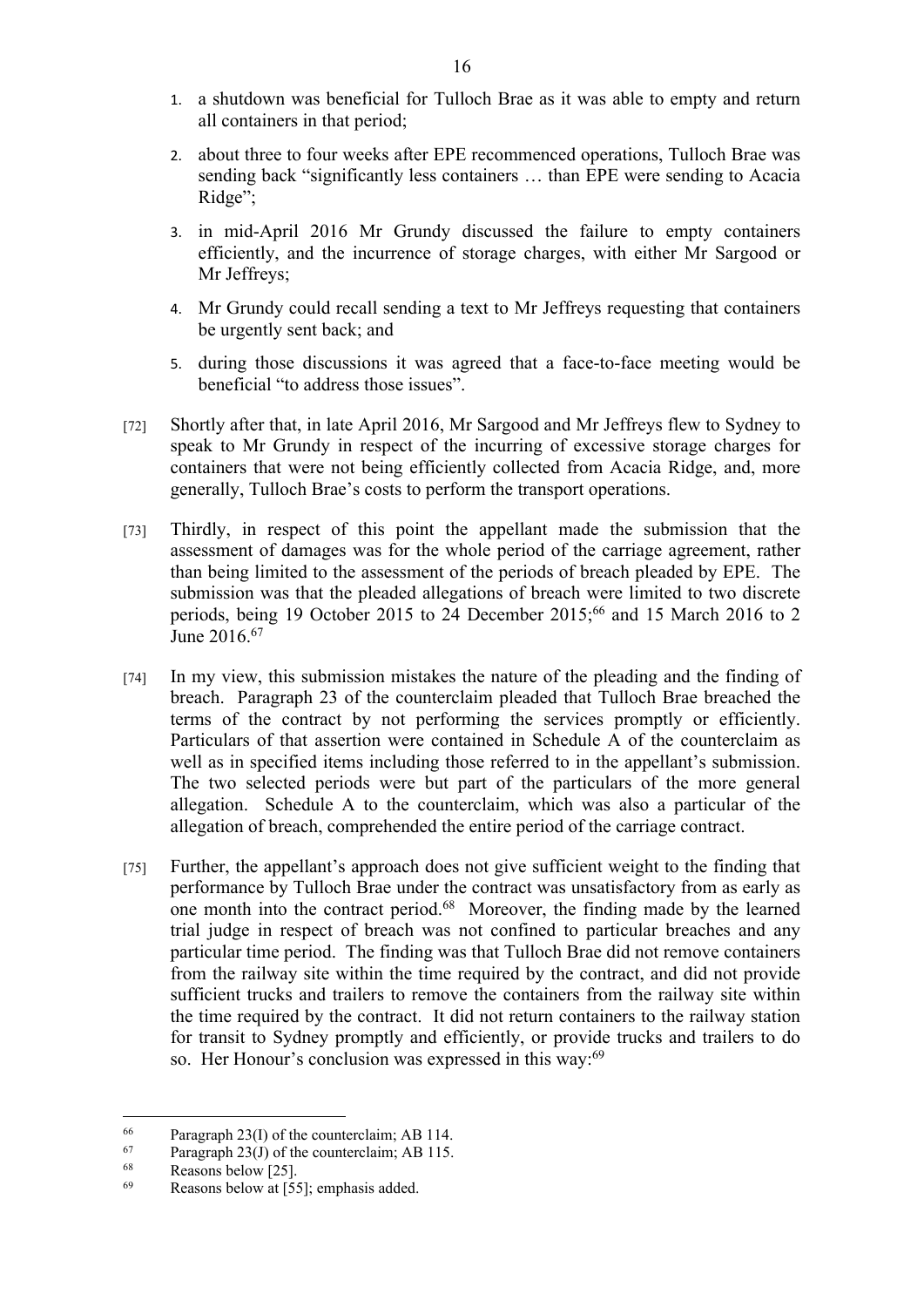"In my view these breaches involved such a number of containers and were so frequent and so persistent **over the time the plaintiff performed the carriage agreement** that they entitled the defendant to terminate the contract …."

[76] There was no error in the learned trial judge's approach.

## *Assessment by rail movements, not tipping weight*

- [77] The contention advanced here is essentially the same as that concerned with the failure to put the alternative damages case to Mr Gwynne. As to that, see paragraphs [44] to [59] above.
- [78] Mr Gwynne's report proceeded on the basis that EPE was paid on the basis of the weight of material dumped, not on the numbers of containers moved. However that was only the revenue component in the calculation. Having ascertained from the tipping records an average tonnage per container,<sup>70</sup> namely 22.5 tonnes, the calculation of lost revenue, that is to say, lost because the contract was not performed as it should have been, required a calculation of the number of containers that could have been moved, multiplied by the average weight of the containers. That is what Mr Gwynne did. No attack was made upon his methodology, nor was the challenge based upon the present contention put to him. No alternative expert evidence was led by Tulloch Brae.
- [79] There is, therefore, nothing in this point that requires further analysis.

## *Conclusion on damages*

- [80] The assessment of damages by the learned trial judge followed an entirely conventional course. Based on the analysis of Mr Gwynne, whose methodology was not challenged, that assessment looked at the following factors:
	- 1. how many containers would have been available for the performance of the contract, and at what particular time; in this respect her Honour found that the number of containers available would have been the same as were available to Tulloch Brae until 200 new containers arrived in September 2015;<sup>71</sup>
	- 2. a finding as to whether, had more container movements been possible, they could have been accommodated on the railway; the finding was that more spaces would have been made available to meet the demand; $72$
	- 3. whether sufficient waste was available to fill the extra containers; the finding was that there was sufficient evidence to satisfy this component;<sup>73</sup>
	- 4. whether there would have been the resources to empty the containers at Swanbank, based on the increased carriage of containers; the finding was that there were resources available, but because of the exigencies a reduction should be made;<sup>74</sup>

 $^{70}$  Paragraph 2.12 of Mr Gwynne's Report, AB 901.<br>
Persons below at [1111-[115]

 $\frac{71}{72}$  Reasons below at [111]-[115].

 $\frac{72}{73}$  Reasons below at [116]-[120].

 $\frac{73}{74}$  Reasons below at [122].

Reasons below at  $[124]$ - $[127]$ .